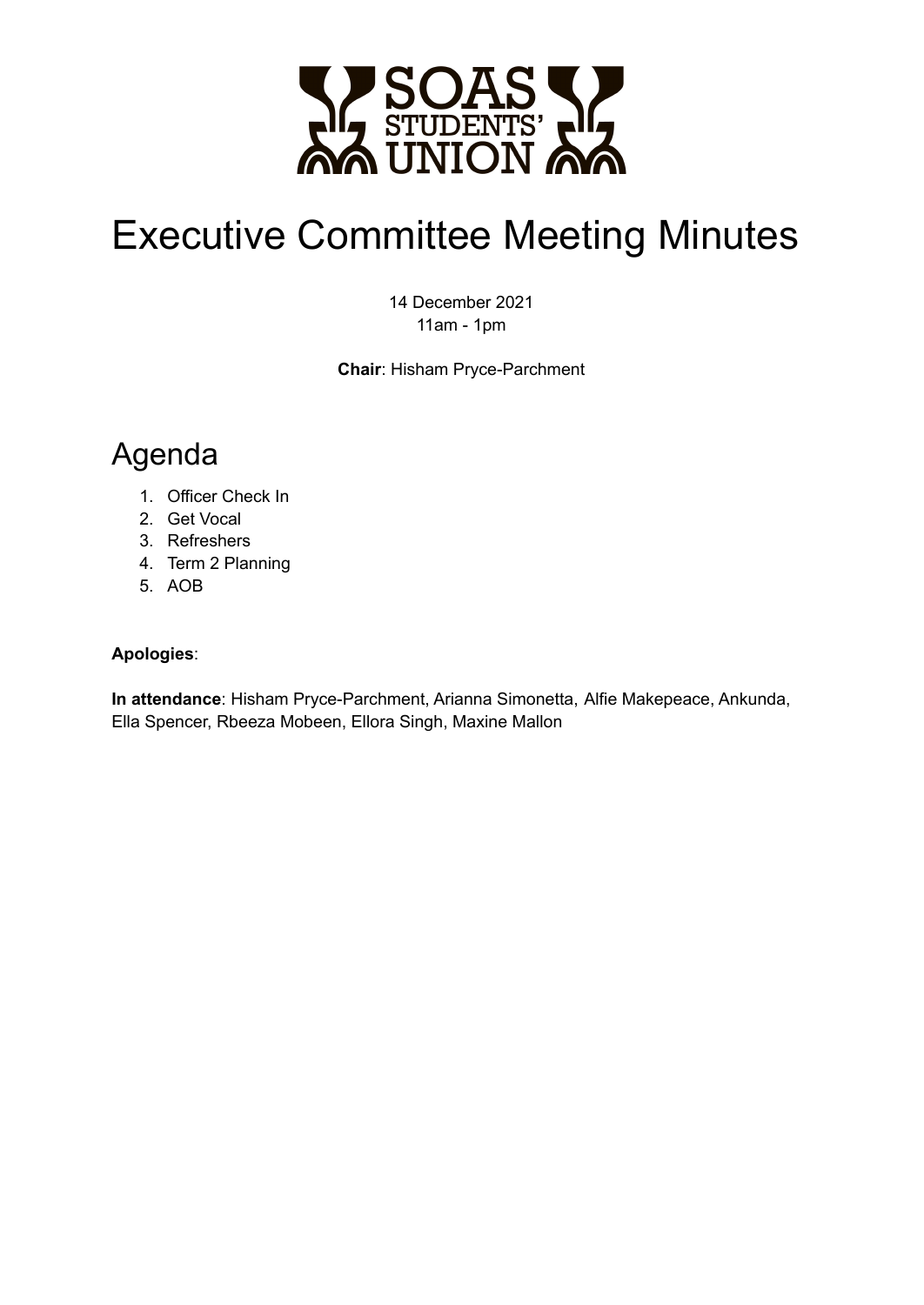## 1. Officer Check In

**Arianna**: I've sent out emails to all PT students, and have received emails in response. There's confusion about mitigating circumstances and deferrals. I'll be making a document to answer some of these questions so students can find out the answers to some of these common questions. I'm hoping to get this done before the beginning of the Christmas break. In January I'm hoping to do a survey to find available dates to have an online meet up of part-time students. PT students tend to complain about a lack of support between years. Some students also want to know if they can have temporary dissertation supervisors in their first year to help them process their dissertation topic better and to feel more supported.

*Discussions had around the support needed to achieve the above. Potential of utilising the mentoring / buddy schemes for PT students.*

**Ella**: Last week we mainly recovered from the strike action the previous week. Strike action went well, and we did some planning around the strike action that might happen in term 2 with staff union leaders. We visited the Goldmsiths picket and met with the sabbatical officers there. I attended training for Welfare Contacts which was valuable. We started planning for Term 2 and Refreshers also, which we'll talk about in a bit.

**Ellora**: Working on assignments and exam revision mostly. Looking at planning events for term 2.

**Maxine**: Recovering from strikes, and debriefed with the strikes student group to discuss how it went. Running a working class students assembly tonight at 6pm in B104. Working class students might not feel as engaged with the strike, so I'm hoping to try and bridge that gap.

**Khadijah**: I did the audio for an event in the SU on Friday. I'm planning this week's late licence with help from the Disabled Students Society. I'm also making plans for Term 2.

**Rbeeza**: Lots of university work right now. Trying to plan with Ellora term 2 activities and thinking about the spaces where we can host different events.

**Alfie**: Met with Spectra yesterday, a charity who offer counselling for trans students. They've had very few referrals from trans students and want to know how to engage better with the trans students body, so we're hosting a meeting tomorrow with trans students so they can ask questions. Spectra wants to come in and have a stand in term 2 so people know who they are and that they exist.

### 2. Get Vocal

**Hisham**: Get Vocal would be an accountability measure for the Union, with Exec attending on rotation too sos students can meet them and they can talk more about their work. We need to decide how often to run Get Vocal, if Exec would like to be a part of the meetings, etc so we can plan for the meetings. Plan is to hold Get Vocal in person but we may have to hold them online due to restrictions.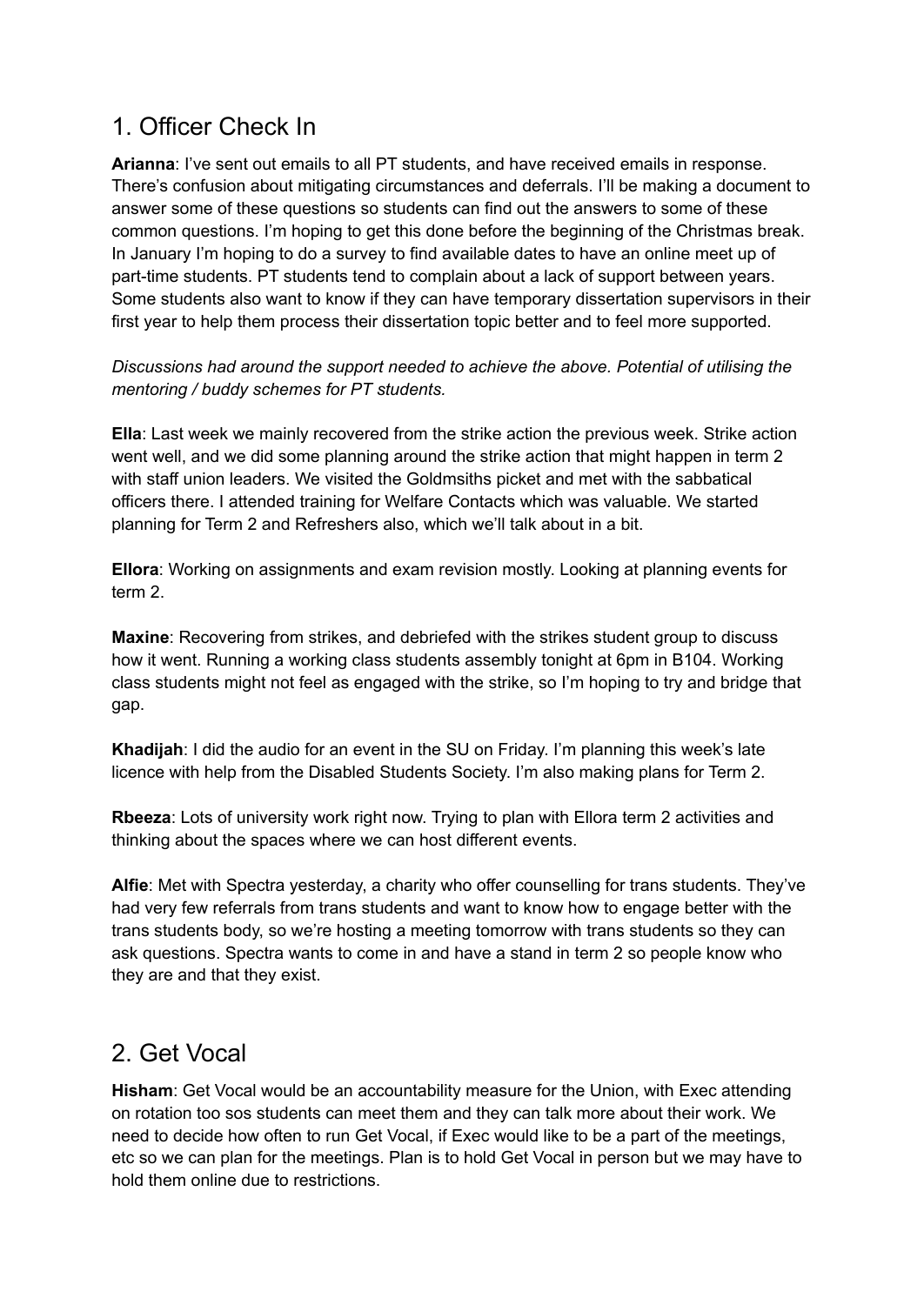*Discussions were held around how often to hold the meetings, with twice per term decided as the most effective frequency. First meeting to be scheduled during Refreshers.*

**Hisham**: Were there any ways officers wanted to engage with students in these meetings? (e.g. just updates and questions?)

**Ellora**: It would be good to ask for input and feedback on what should the SU do to help students have a better experience (e.g. what events do students want).

**Jack**: From previous experience students enjoyed the opportunity to learn about the different SOAS boards and committees that officers sit on, so they know what they can raise and to where. Students also enjoy being able to comment on work of the officers and raise their thoughts - not necessarily asking what do students want, but saying that you're doing x or y, what do you think?

**Maxine**: I think we should hold this towards the end of Refreshers so they have the week to think about things they'd like to raise and can raise them at the end of the week in the meeting.

**Arianna**: Do you think we should be assigned to specific departments for Get Vocal or just represent general queries and support?

**Hisham**: In the past they've been run more generally around the SU. There's probably space for that specificity if we want it though.

**Maxine**: In terms of how it runs, would it go officer by officer and you'd take questions per officer?

**Hisham**: It's flexible about how we'll run it - however we all feel will be the most beneficial for students to interact!

#### 3. Refreshers

**Khadijah**: First week of term 2 (10th - 14th). It's a good time to get re-engagement with the SU. I want to screen Everything Must Fall and link it to the upcoming strikes, as students are asking for more political education for students around strikes earlier. Would appreciate meetups to be run online/in-person during that week. I'm sending out something to sports and societies this week too to see what they want to host. I'm asking for form handins by Tuesday 4th January so there's time to make a Refreshers site on the SU website.

#### **Hisham**: Did we also want to do a Campaigns refreshers?

**Ella**: I was thinking about hosting some kind of Super Forum for campaigns to come together to chat. It's thinking about if we want a campaigns strategising space or a recruitment space.